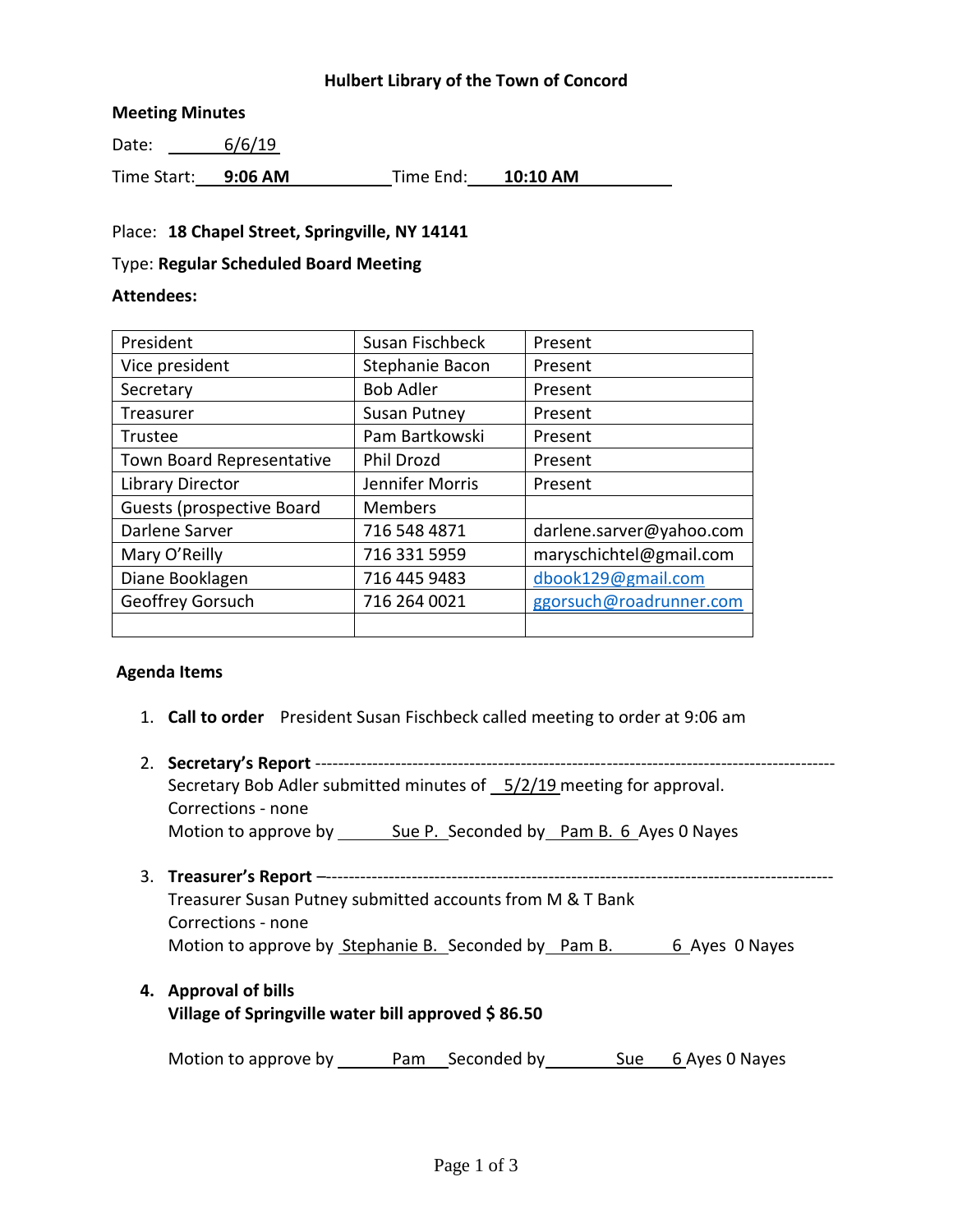**5. Town Board Report ------------------------------------------------------------------------------------------**

Tree removal done and drain cleanout pending. Stump grinder pending. "Entrance" Sign needs to be reinstalled. Phil will contact Clyde Drake to discuss sign and what to do with it.

Pam Bartowski brought up issues of building maintenance and building maintenance historical record. Pam volunteered to become building maintenance member. Discussion about blacktopping for library parking lot.

- **6. Correspondence ----------------------------------------------------------------------------------------------**
	- Letter from prospective new board member Darlene Sarver
	- Letter from Erin Weller, Central Library, Personnel Issue

# **7. Library Director's Report**

- Director's Report
- 2018 Annual Report (Attached)

Discussion about grounds and weeding necessary. Possible volunteer efforts from local Boys/Girls clubs, service organizations.

Discussion about After School Book Club possibilities.

Discussion about Rules of Conduct from Central Library – need adaptation for Concord Library

Bullet funding – Motion to spend money for Astronomy Club and Telescope Pam B. Stephanie B.

Motion to approve spending for Sue P. Stephanie B.

# **8. Old Business**

Prospective new board members present – we need letters from 3 of the new prospective board members.

New members may start in September 2019

Mission statement Pam B. Sue P – table mission statement discussion and adaptation.

# **9. New Business**

No new business

- 10. Next meeting date and time: September 5, 2019 9 am
- 11. Adjournment Meeting was adjourned at 10:10 AM